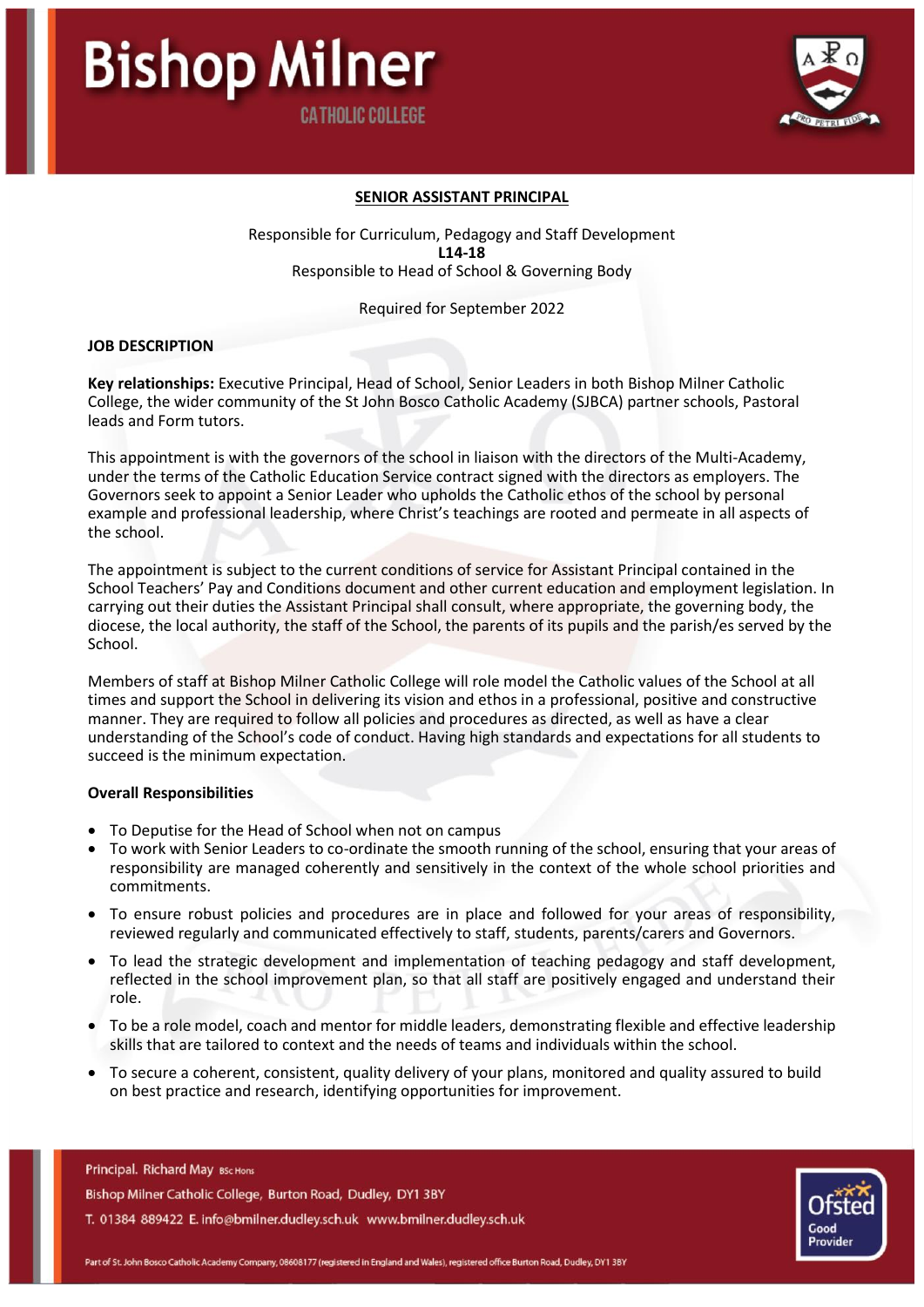- To lead on staff development within the school and where appropriate liaising with SJBCA leadership peers to promote collaborative pedagogical developments across the two secondary schools with the SJBCA multi-academy.
- To promote SJBCA best practise through regular opportunities to collaborate and share, within school, with our collaborative partners and more widely.
- To develop the effective use of data and reporting to evaluate and improve performance in your areas of responsibility.
- To line manage agreed Curriculum or Pastoral areas, enabling and empowering senior and middle leaders to deliver effective improvement plans.
- To model effective accountability, managing successful difficult conversations to lever improvements while ensuring staff are well supported and their well-being is carefully considered.
- To identify staff needing additional support or intervention to meet their responsibilities and implement this effectively to address any areas of underperformance.
- To co-ordinate opportunities for students to contribute to our improvement in your areas of responsibility and where appropriate, to take leadership roles that improve our performance.
- To oversee the record keeping and administration for your areas of responsibility, including
	- Robust record keeping
	- Well-designed and efficient data collection and collation
	- Visible performance measures
	- High quality and efficient communication to staff, student, parents and governors
- To contribute to the professional development and well-being of staff through appropriate leadership and management and engagement of staff in your areas of responsibility, harnessing the talent and potential of staff to contribute to improvement.

# **Communication**

- To ensure highly effective communication with teaching and associate staff in relation to your areas of responsibility and the wider work of the Senior Leadership Team.
- To use briefings, team meetings and social media effectively to communicate key messages to staff, students and parents.
- To contribute to effective communication, consultation and partnership with parents and carers.
- To support the maintenance of a positive learning environment and a consistent approach to displays of curriculum information in classrooms and corridors
- To maintain effective partnerships with other schools, agencies and stakeholders relevant to your areas of responsibility and ensuring our students benefit from the resources and expertise of external partners.

## **Quality Assurance and Improvement**

- To contribute towards whole school and subject specific quality assurance systems and procedures, evaluating the impact of teaching, learning and staff development and using this to inform next steps in our school improvement planning.
- To lead effective analysis and evaluation of performance data, overseeing self-evaluation and a highquality approach to supporting incremental, responsive improvement.
- To oversee and quality assure Appraisal for all staff within your areas of responsibility, ensuring the annual cycle is completed effectively with a specific teaching and learning focus to aid staff development and improvement.
- To provide regular reports to Senior Leaders and Governors on how performance in your areas of responsibility is impacting on the quality of our education provision, including
	- KPI reporting to SLT
	- Self-evaluation reports to contribute to the school SEF
	- Performance reporting to staff, parents and Governors
- To work with the Headteacher and the Governing Board to ensure that the school meets its responsibilities under the Equality Act 2010 with regard to your areas of responsibility.